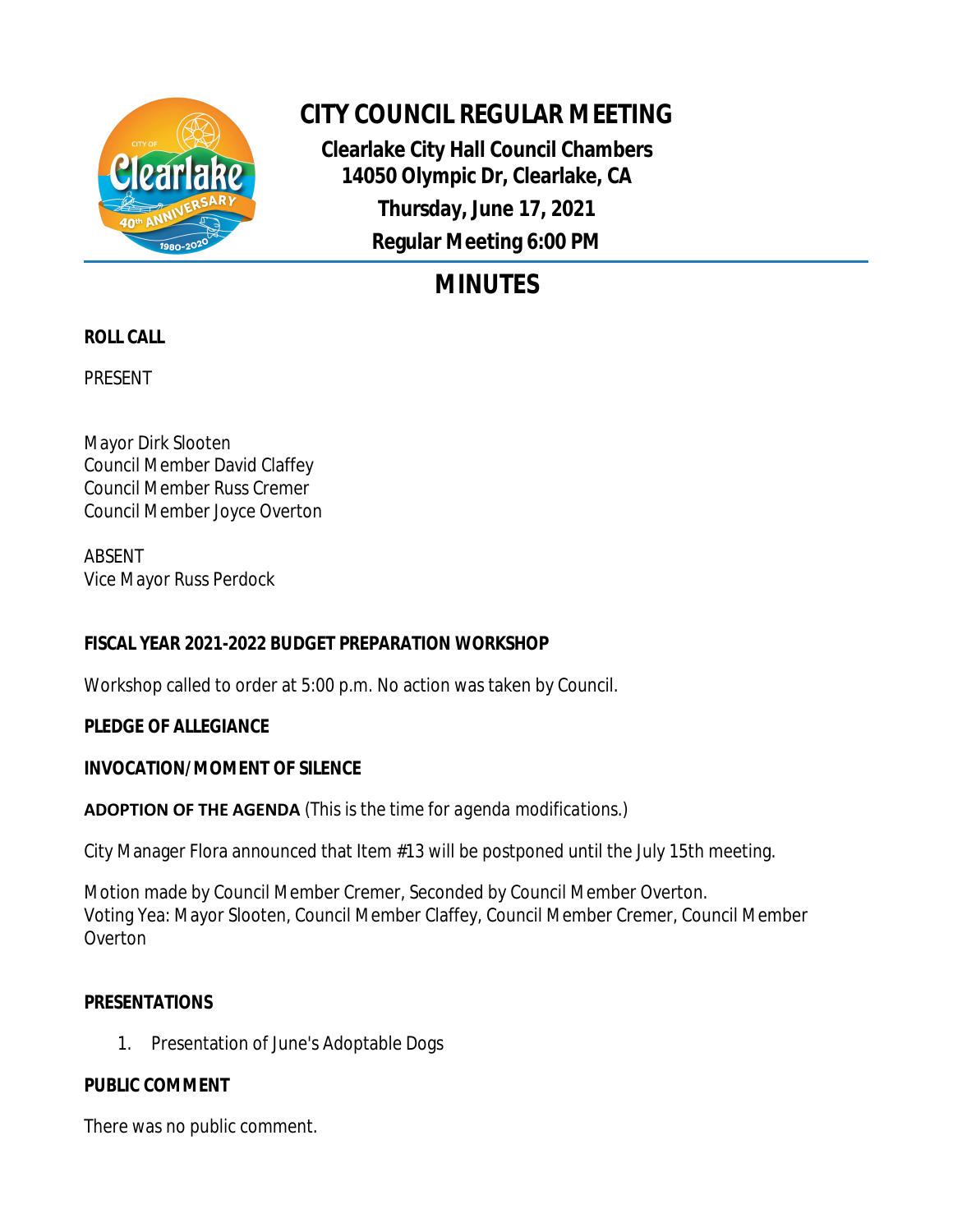## **CONSENT AGENDA**

Motion made by Council Member Cremer, Seconded by Council Member Claffey. Voting Yea: Mayor Slooten, Council Member Claffey, Council Member Cremer, Council Member **Overton** 

- 2. Consideration of Resolution 2021 30 to adopt a list of approved projects for submission to California Transportation Committee (CTC) for funding pursuant to SB1. Recommended Action: By motion Adopt Resolution 2021 – 30, a Resolution of the City Council of the City of Clearlake Adopting a project list for submission to the California Transportation Committee for funding under the provisions of SB1.
- 3. Consideration of Development Agreement, DA 2021-02 for Akwaaba, INC., to allow the expansion of their existing cannabis operation to include a Microbusiness; Ordinance No. 254- 2021

Recommended Action: Hold second reading of Ordinance No. 254-2021, read it by title only, waive further reading and adopt ordinance

- 4. Consideration of Development Agreement (DA 2021-03) Green Growth Solutions, LLC., for a Commercial Cannabis Operation; Ordinance No. 255-2021 Recommended Action: Hold Second Reading of Ordinance No. 255-2021, Read by Title Only, Waive Further Reading and Adopt
- 5. Minutes of the May 12, 2021 Lake County Vector Control District Board Meeting Recommended Action: Receive and file
- 6. Continuation of Declaration of Local Emergency Issued on March 14, 2020 and Ratified by Council Action on March 19, 2020 Recommended Action: By motion keep declaration of emergency active and set next review in sixty days
- 7. Continuation of Declaration of Local Emergency Issued on October 9, 2017 and Ratified by Council Action October 12, 2017 Recommended Action: By motion keep declaration of emergency active and set next review in 30 days
- 8. Warrants Recommended Action: Receive and file
- 9. Consideration of Resolution 2021-29, A Resolution of the City of Clearlake, Approving a Temporary Road Closure for the Annual 4th of July Parade on July 3, 2021. Recommendation: By motion, adopt resolution.

### **PUBLIC HEARING**

10. Adoption of the Appropriations Limit (Gann Limit) for FY 2021-22 and designating the formula to be used for Calculation of Same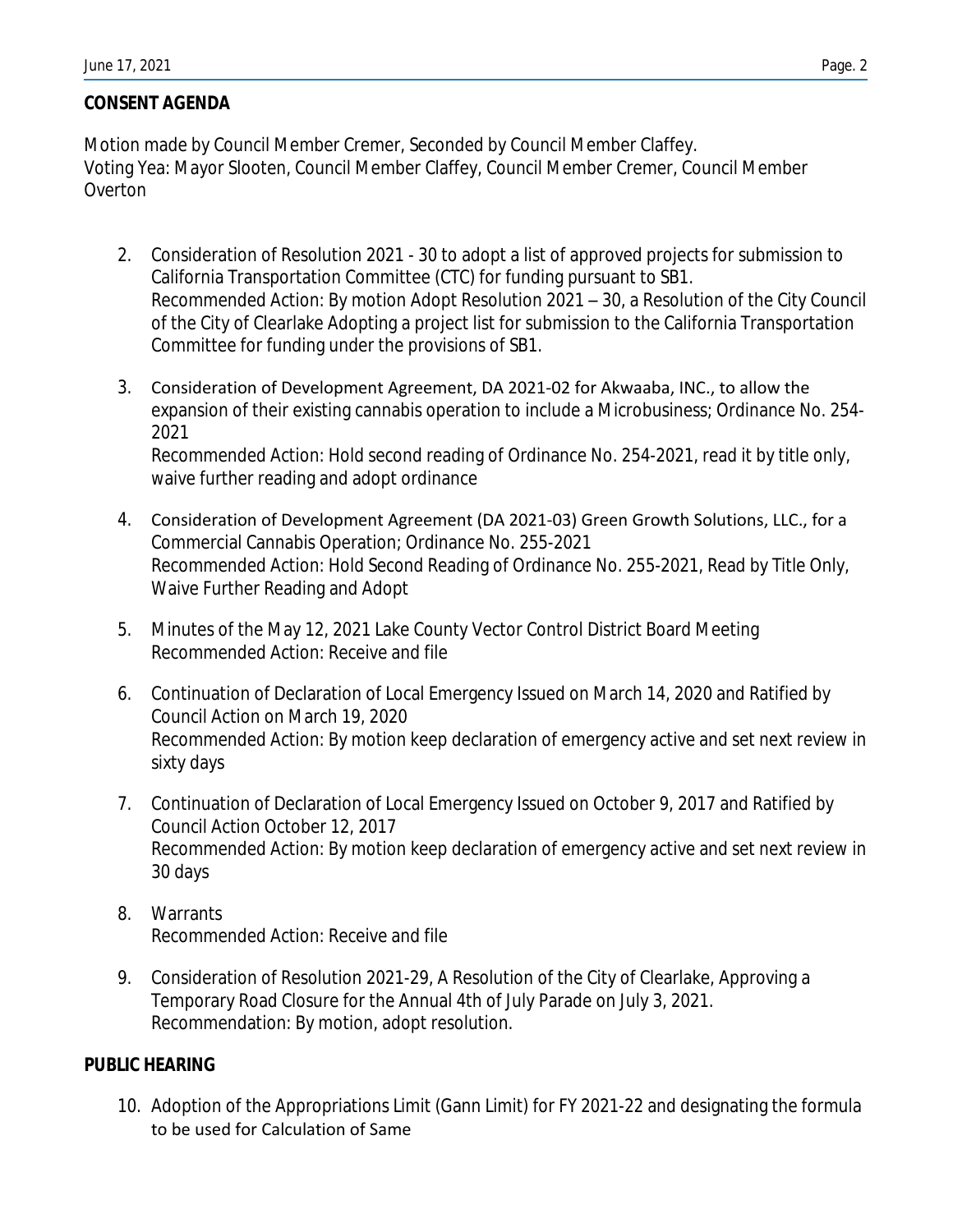Recommended Action: Adopt Resolution No. 2021-32 of the City Council of The City of Clearlake Adopting the Appropriations Limit for FY 2021-22 and designating the formula to be used for Calculation of Same

City Manager Flora gave the staff report.

Mayor Slooten opened the public hearing at 6:43 p.m.

There was no public comment.

Motion made by Council Member Claffey, Seconded by Council Member Overton. Voting Yea: Mayor Slooten, Council Member Claffey, Council Member Cremer, Council Member Overton

11. Adoption of the City of Clearlake's Budget for FY 2021-22 Recommended Action: Adopt Resolution No. 2021-33 adopting the FY 2021-22 City of Clearlake Budget

City Manager Flora gave the staff report.

Mayor Slooten opened the public hearing at 6:45 p.m.

Elizabeth Larson asked a question on the budget.

There were no further comments.

Motion made by Council Member Cremer, Seconded by Council Member Claffey. Voting Yea: Mayor Slooten, Council Member Claffey, Council Member Cremer, Council Member Overton

12. Adoption of Fee Schedule for FY 2021-22 Recommended Action: Adopt Resolution 2021-34 Approving the Fee Schedule for FY 2021-22

City Manager Flora gave the staff report.

Mayor Slooten opened the public hearing at 6:52 p.m.

There were no comments on this item.

Motion made by Council Member Overton, Seconded by Council Member Cremer. Voting Yea: Mayor Slooten, Council Member Claffey, Council Member Cremer, Council Member Overton

#### **BUSINESS**